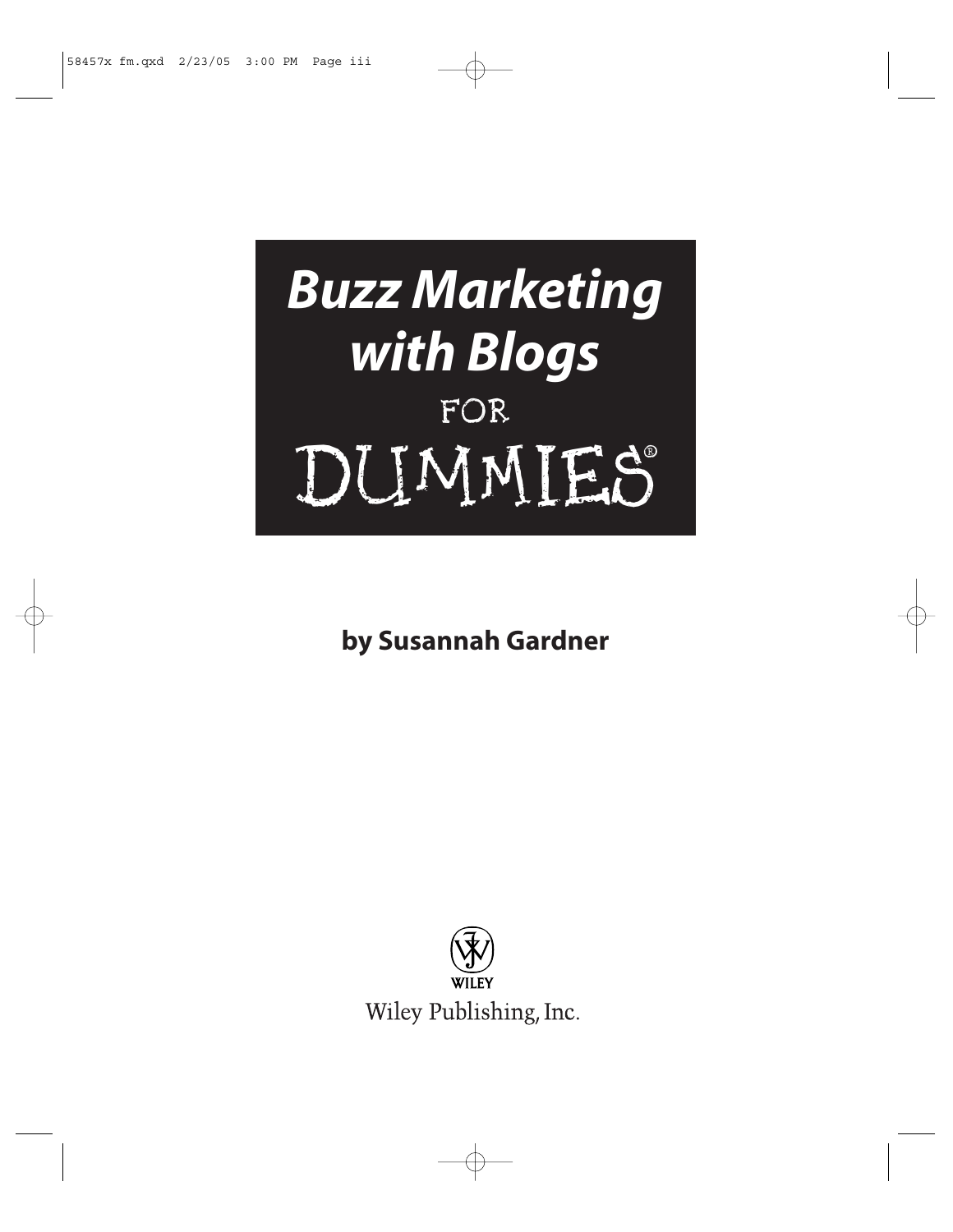**Buzz Marketing with Blogs For Dummies®** Published by **Wiley Publishing, Inc.** 111 River Street Hoboken, NJ 07030-5774 www.wiley.com

Copyright © 2005 by Wiley Publishing, Inc., Indianapolis, Indiana

Published by Wiley Publishing, Inc., Indianapolis, Indiana

Published simultaneously in Canada

No part of this publication may be reproduced, stored in a retrieval system or transmitted in any form or by any means, electronic, mechanical, photocopying, recording, scanning or otherwise, except as permitted under Sections 107 or 108 of the 1976 United States Copyright Act, without either the prior written permission of the Publisher, or authorization through payment of the appropriate per-copy fee to the Copyright Clearance Center, 222 Rosewood Drive, Danvers, MA 01923, (978) 750-8400, fax (978) 646-8600. Requests to the Publisher for permission should be addressed to the Legal Department, Wiley Publishing, Inc., 10475 Crosspoint Blvd., Indianapolis, IN 46256, (317) 572-3447, fax (317) 572-4355, or online at http://www.wiley. com/go/permissions.

**Trademarks:** Wiley, the Wiley Publishing logo, For Dummies, the Dummies Man logo, A Reference for the Rest of Us!, The Dummies Way, Dummies Daily, The Fun and Easy Way, Dummies.com, and related trade dress are trademarks or registered trademarks of John Wiley & Sons, Inc. and/or its affiliates in the United States and other countries, and may not be used without written permission.. All other trademarks are the property of their respective owners. Wiley Publishing, Inc., is not associated with any product or vendor mentioned in this book.

**LIMIT OF LIABILITY/DISCLAIMER OF WARRANTY: THE PUBLISHER AND THE AUTHOR MAKE NO REP-RESENTATIONS OR WARRANTIES WITH RESPECT TO THE ACCURACY OR COMPLETENESS OF THE CONTENTS OF THIS WORK AND SPECIFICALLY DISCLAIM ALL WARRANTIES, INCLUDING WITHOUT LIMITATION WARRANTIES OF FITNESS FOR A PARTICULAR PURPOSE. NO WARRANTY MAY BE CRE-ATED OR EXTENDED BY SALES OR PROMOTIONAL MATERIALS. THE ADVICE AND STRATEGIES CON-TAINED HEREIN MAY NOT BE SUITABLE FOR EVERY SITUATION. THIS WORK IS SOLD WITH THE UNDERSTANDING THAT THE PUBLISHER IS NOT ENGAGED IN RENDERING LEGAL, ACCOUNTING, OR OTHER PROFESSIONAL SERVICES. IF PROFESSIONAL ASSISTANCE IS REQUIRED, THE SERVICES OF A COMPETENT PROFESSIONAL PERSON SHOULD BE SOUGHT. NEITHER THE PUBLISHER NOR THE AUTHOR SHALL BE LIABLE FOR DAMAGES ARISING HEREFROM. THE FACT THAT AN ORGANIZATION OR WEBSITE IS REFERRED TO IN THIS WORK AS A CITATION AND/OR A POTENTIAL SOURCE OF FUR-THER INFORMATION DOES NOT MEAN THAT THE AUTHOR OR THE PUBLISHER ENDORSES THE INFORMATION THE ORGANIZATION OR WEBSITE MAY PROVIDE OR RECOMMENDATIONS IT MAY MAKE. FURTHER, READERS SHOULD BE AWARE THAT INTERNET WEBSITES LISTED IN THIS WORK MAY HAVE CHANGED OR DISAPPEARED BETWEEN WHEN THIS WORK WAS WRITTEN AND WHEN IT IS READ. FULFILLMENT OF EACH COUPON OFFER IS THE SOLE RESPONSIBILITY OF THE OFFEROR.**

For general information on our other products and services, please contact our Customer Care Department within the U.S. at 800-762-2974, outside the U.S. at 317-572-3993, or fax 317-572-4002.

For technical support, please visit www.wiley.com/techsupport.

Wiley also publishes its books in a variety of electronic formats. Some content that appears in print may not be available in electronic books.

Library of Congress Control Number: 2005921607

ISBN-13: 978-0-7645-8457-2

ISBN-10: 0-7645-8457-X

Manufactured in the United States of America

10 9 8 7 6 5 4 3 2 1 1O/RR/QT/QV/IN

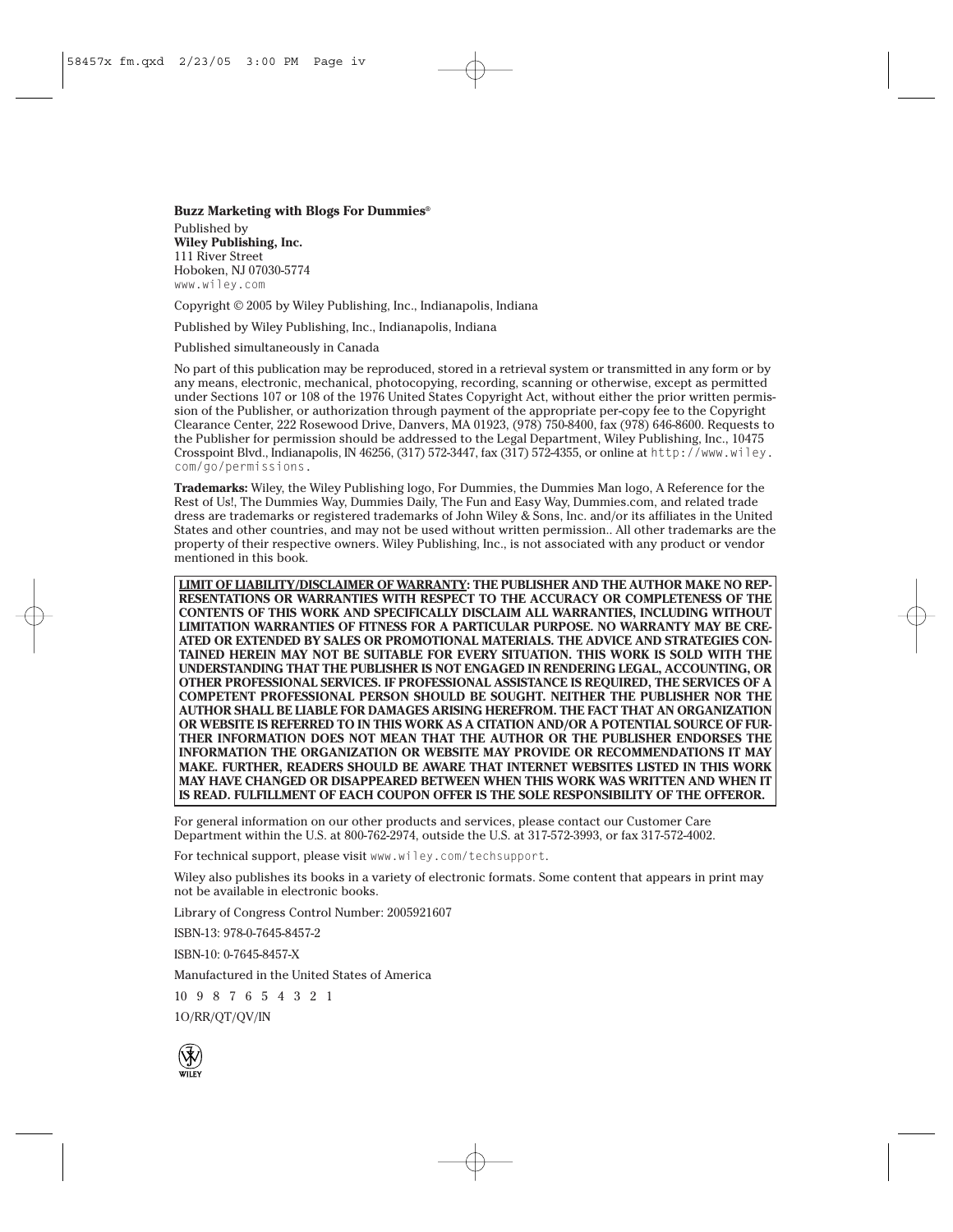#### In This Chapter

- $\triangleright$  Creating buzz with a blog
- Finding out how businesses use blogs
- Discovering what characteristics good blogs have in common

Traditional business marketing is changing. More ads, catchier slogans,<br>louder television commercials, brighter colors . . . everything's been d<br>to catch the consumer's eve. Your company may have a great product that louder television commercials, brighter colors . . . everything's been done to catch the consumer's eye. Your company may have a great product that people love, but if you can't make them pick you out of a crowd, you're sunk.

So what's the solution?

Stop talking at consumers, and start talking to them. Begin a conversation with them that encourages them to talk to others about your business or product. That's what buzz marketing with blogs is all about: getting a conversation going between business and consumer.

The term *blog* is a combination of the words We*b* and *log.* Blogs are online chronicles that are updated frequently, sometimes even daily. An *update* (also called an *entry* or a *post*) is usually quite short, perhaps just a few sentences, and readers can often respond to an entry online. People who write blogs are commonly called *bloggers.* Bloggers, tongue in cheek, call themselves and their blogs the *blogosphere*.

# Generating Buzz for Your Blog

The power of blogs is *buzz,* or conversations and Web links that bounce from blog to blog and gather mass and impact. Companies that use blogs as buzzbuilding tools are finding substantial readerships of people who avidly want to know what the blogger has to say and respond with comments to every new posting. The best part is that they often spread that message to others within their sphere of influence through blogs, instant messages, or e-mail.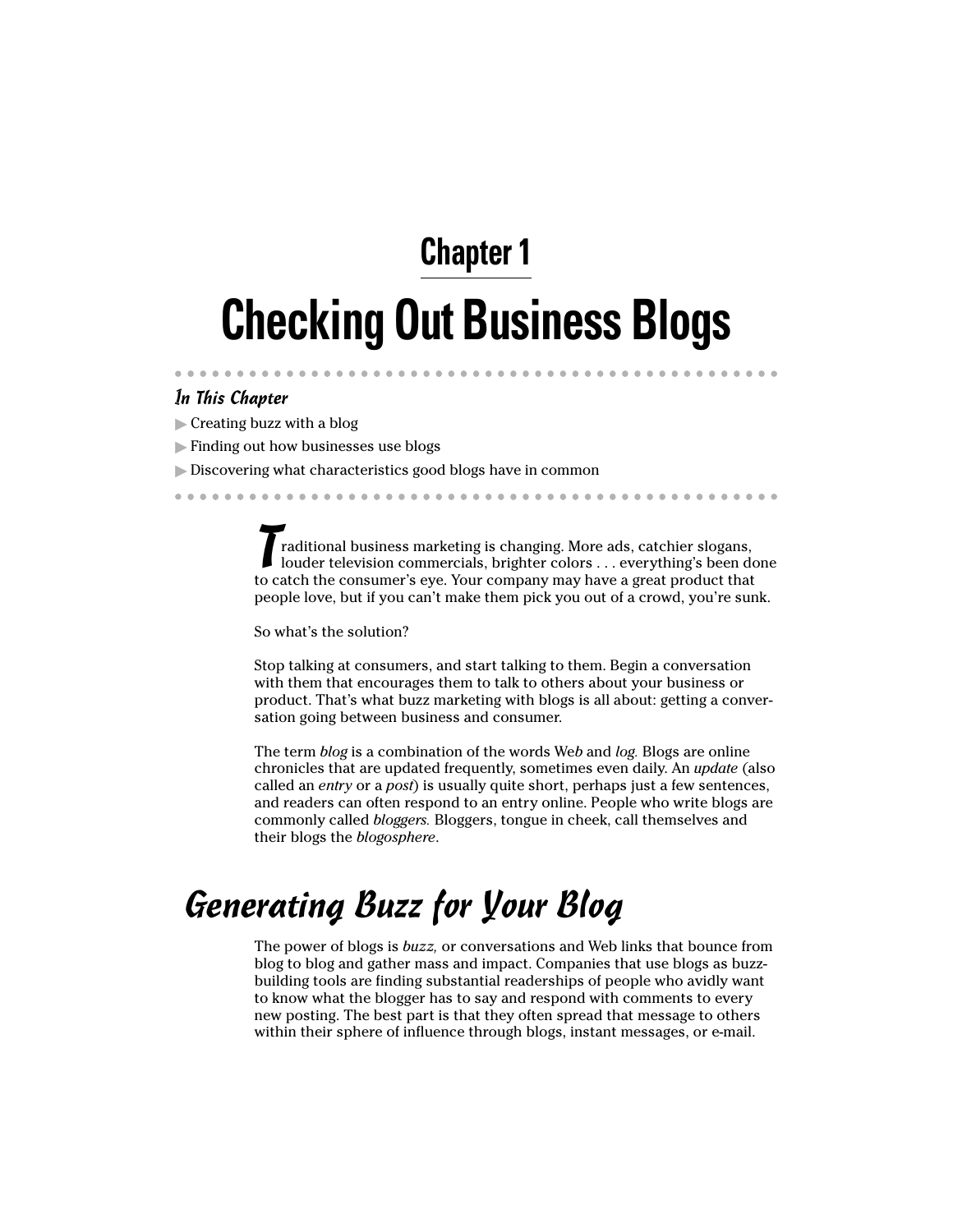Word of mouth is one of the strongest marketing tools your company can use. For example, a recommendation for a product or service from a trusted friend is more memorable and convincing than the cleverest television ad and more likely to be turned into action.

What if you had a tool at your disposal that could reach hundreds of people at once who are actually interested in your products or services and appreciate the fact that you're making information available to them? A Weblog is such a tool. Blogs are all about opening up your knowledge, expertise, processes, and goals to your customers. Done right, they can give back loyalty, goodwill, and valuable feedback.

The blog format is breaking new ground for business by:

- $\blacktriangleright$  Providing a way to interact with customers
- $\blacktriangleright$  Being a clearinghouse of information and expertise
- Getting valuable feedback including criticism from those who know your products and services best: customers
- $\blacktriangleright$  Changing public opinion during times of negative attention
- $\blacktriangleright$  Simplifying and amplifying collaboration between employees

The informal, engaging style and interactive format of blogs make them very attractive for companies looking to change public perception, take part in a dialogue begun in the press, correct a mistake, take a position, and get feedback from customers.

Best of all, blogs are a nearly instantaneous publishing format; the software that runs a blog speeds up, instead of slows down, the publication of news and information to your Web site. They're easy and cheap to set up; from a cost/benefit point of view, blogs are very easy to justify, and results come quickly.

Blogs are a great way to keep employees and customers abreast of the latest news faster and more effectively than a traditional company newsletter. They disseminate announcements more quickly than the most centrally placed bulletin board. And they can get you customer feedback more cheaply than any focus group or survey.

But what makes a blog different from any other corporate Web site? A blog is designed around a particular form of publishing: frequent, short updates often using links, accompanied by a corresponding set of comments from readers. Blogs are an organic process, meant to be written and read regularly — even daily — and simply aren't as "packaged" and controlled as a press release. Their tone is usually informal, almost stream of consciousness. In fact, many bloggers don't bother to use capital letters or spell-checkers!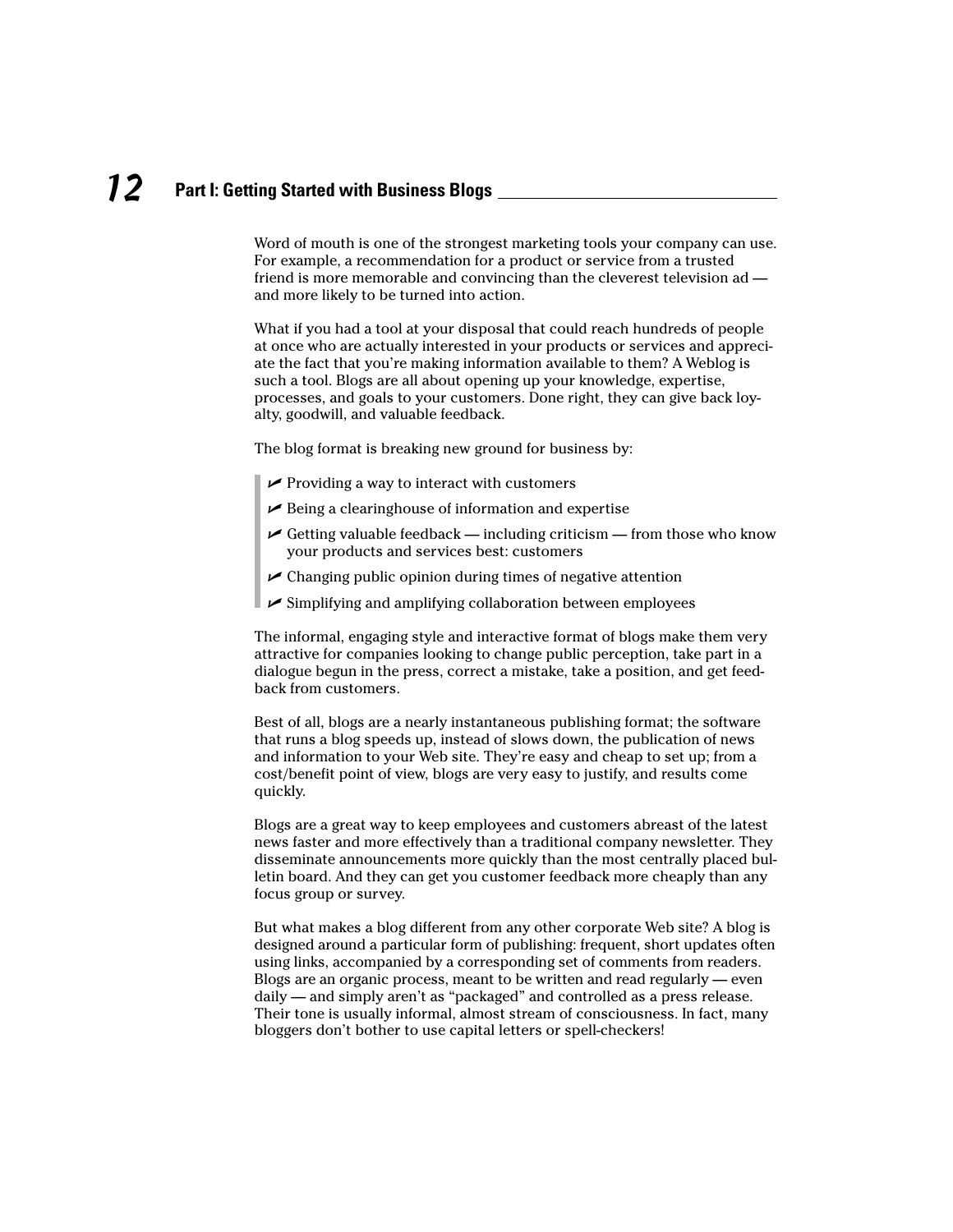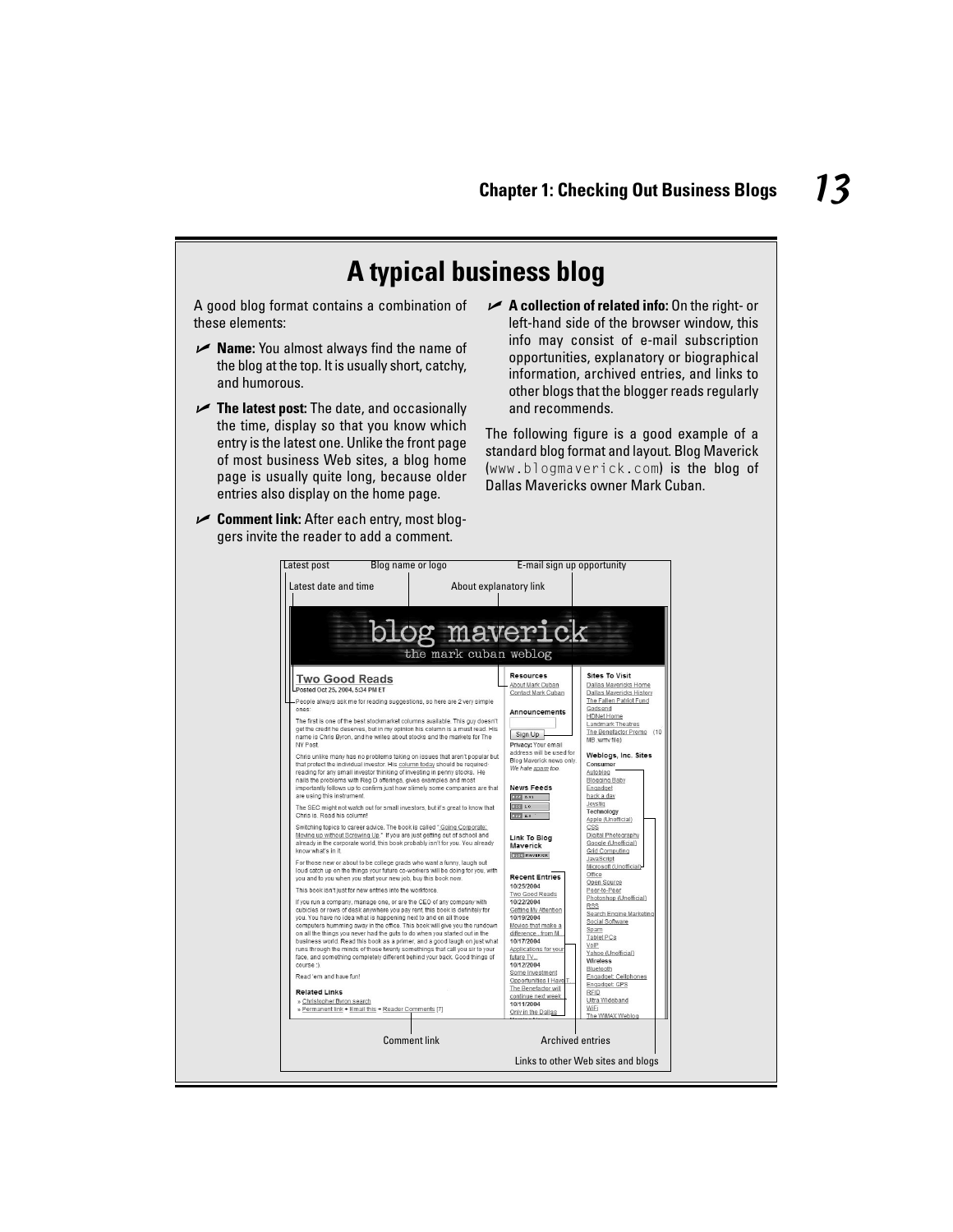Although the writing may be free-form, a blog has some common organizational structures that make understanding and participating in the conversation easy for readers.

# Discovering How Businesses Are Using Blogs

Blogs aren't the be-all, end-all solution for marketing, but they go a long way toward establishing rapport, trust, and information exchange — things that are hard to create between companies and the rest of the world. Using blogs effectively is a two-part strategy:

 $\blacktriangleright$  Being aware of what is being said online about your company. More and more consumers are using blogs to articulate their own thoughts and feelings about a company and its products. Starting a business blog helps you to be a participant in the conversation.

To find out what's being said about you, simply search for your company name in a search engine, such as Google. In many cases, some of the top returns are blog posts of consumers who've expressed an opinion about your company or products.

 $\blacktriangleright$  Considering whether your company can benefit from a blog.

In the following sections, I discuss just how businesses are putting blogs to work for them to do a better job reaching and talking with customers, increasing interest in a company or product, setting themselves up as leaders in their industries, and more.

#### Communicating with customers

Blogs can be used to convey news, events, plans, and customer support information to your customers — and to engage them in dialogue that can be used to improve the way your company functions.

Fast Company, a business publication tracking new business practices, competition, and processes, started the FC Now blog (www.fascompany.com) in order to discuss ideas, business news, and resources with its readers. Shown in Figure 1-1, it encourages readers to suggest topics and to post comments. Several staff members contribute to the blog, each posting on a subject that interests them personally. FC Now is a way for Fast Company to respond quickly to breaking news and to let its readers know about resources and tools. Postings range from asking former customers why they aren't still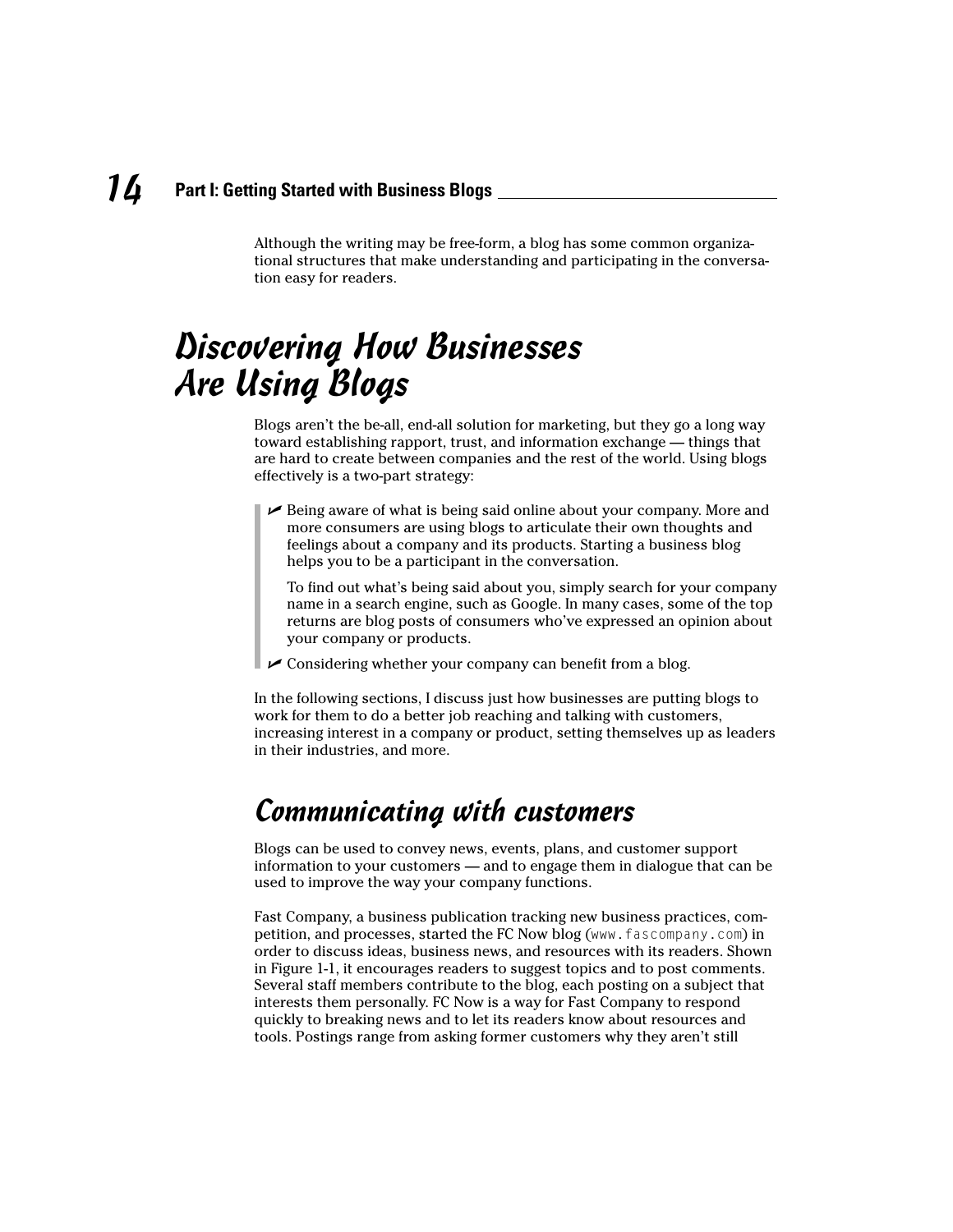customers, a link to a Web site that covers technical horror stories, news about the company's *a cappella* music groups, and articles from other publications pertinent to the Fast Company audience.



The effect of the blog is an open, informal interaction between Fast Company and its readers — achieving something that is more free-form, frequent, and organic than the rigid format of a print publication can deliver.



*(c) 2005 Gruner and Jahr USA Publishing*

# Establishing expertise

The law firm of Stark & Stark is promoting the expertise of its lawyers through the Traumatic Brain Injury Law Blog. Lawyer Bruce H. Stern posts regularly to the blog on topics intended to keep his readers fully informed on new case law, news, events, and courtroom strategies. Posts often include information on new medical treatments and research that Stern's clients may find useful.

Postings from October 2004 included information about accident reconstruction experts, pediatric brain injury treatment research, a new online medical journal, and a recent court ruling on the admissibility of computer simulations of car accidents.

The blog is actually part of a larger package of information pertinent to brain injuries that includes articles about brain injury cases, FAQs, and a bulletin board. This strategic positioning is a service for existing clients and makes a strong case to potential clients that Stark & Stark has a great deal of expertise in this area. It's a win–win for the law firm and for Stern, both of which get great exposure and provide a genuine service to clients. Find the blog at www. braininjurylawblog.com and in Figure 1-2.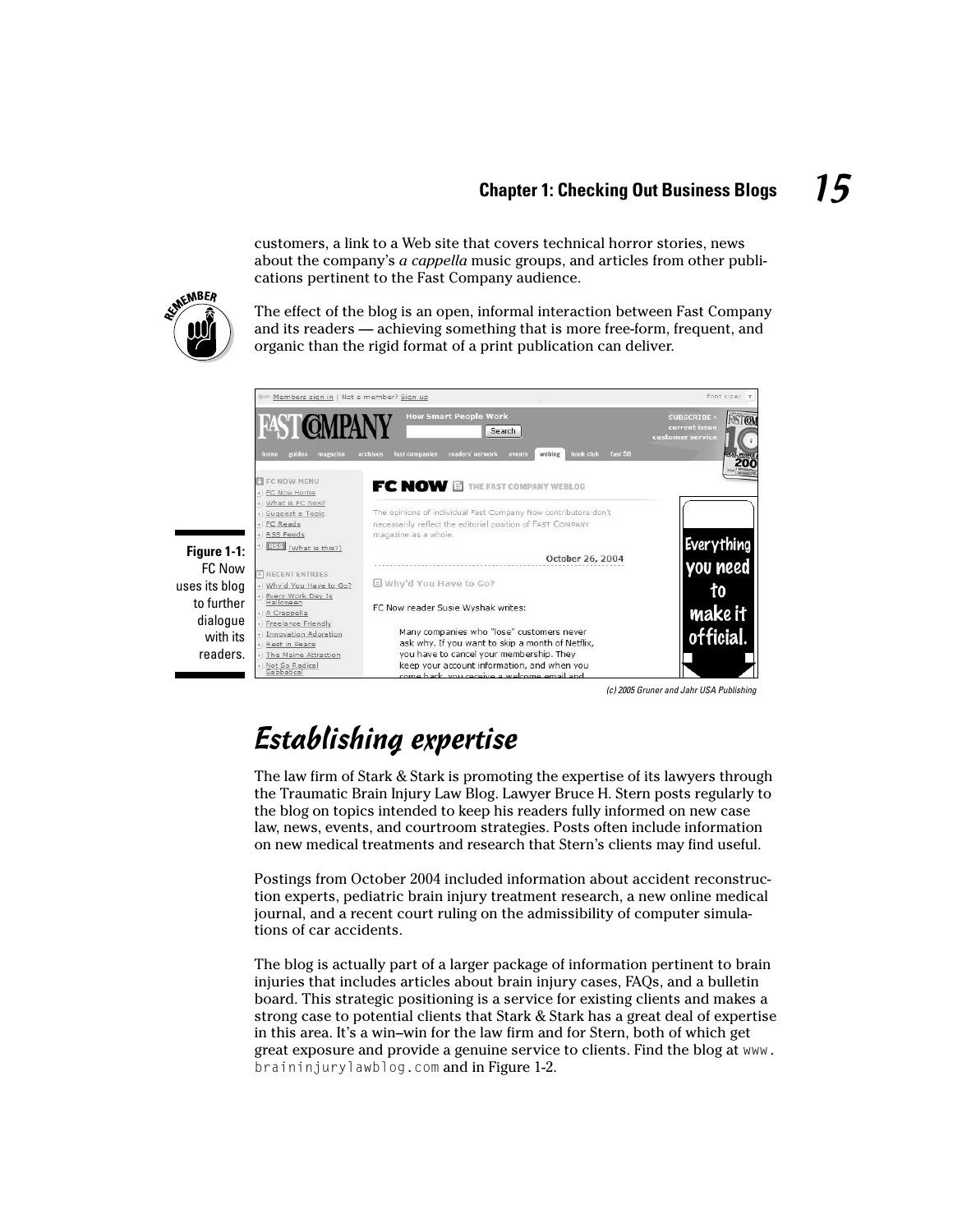

#### Generating interest

A deliberately short-lived June 2004 blog called the Art of Speed showcased the work of 15 filmmakers in a 20-day blog collaboration between Gawker Media and Nike. The blog was an experiment in brand blogging, designed to bring together an established and successful brand with a format that reaches the online market.

Posts covered everything from the background of the filmmakers to a speed hiking record, and visitors watched videos of each film online in high or lowresolution. The point? Get the Nike logo in front of an audience that's interested in content, not advertising, while demonstrating Nike's unique company ethos of encouragement and challenge. The blog, which you can still view at www.gawker.com/artofspeed, is shown in Figure 1-3.

# Driving action and sales

Buzz Bruggeman, one of the founders of ActiveWords, is a firm believer in the power of blogs — because he experiences their effectiveness every day. ActiveWords (shown in Figure 1-4) is a small company, the maker of software that lets you set keyword shortcuts to any file, folder, or application on your Windows computer. Its target audience is the constant computer user looking for ways to do common tasks faster and with less effort. Buzz says more than 50 percent of the company's trial software downloads are the result of someone blogging about ActiveWords and sending readers to www.activewords. com. A review of ActiveWords on a blog with 500 or 600 readers garners the company more software downloads than a four-star writeup in *USA Today,* which sells more than 2.3 million copies a day.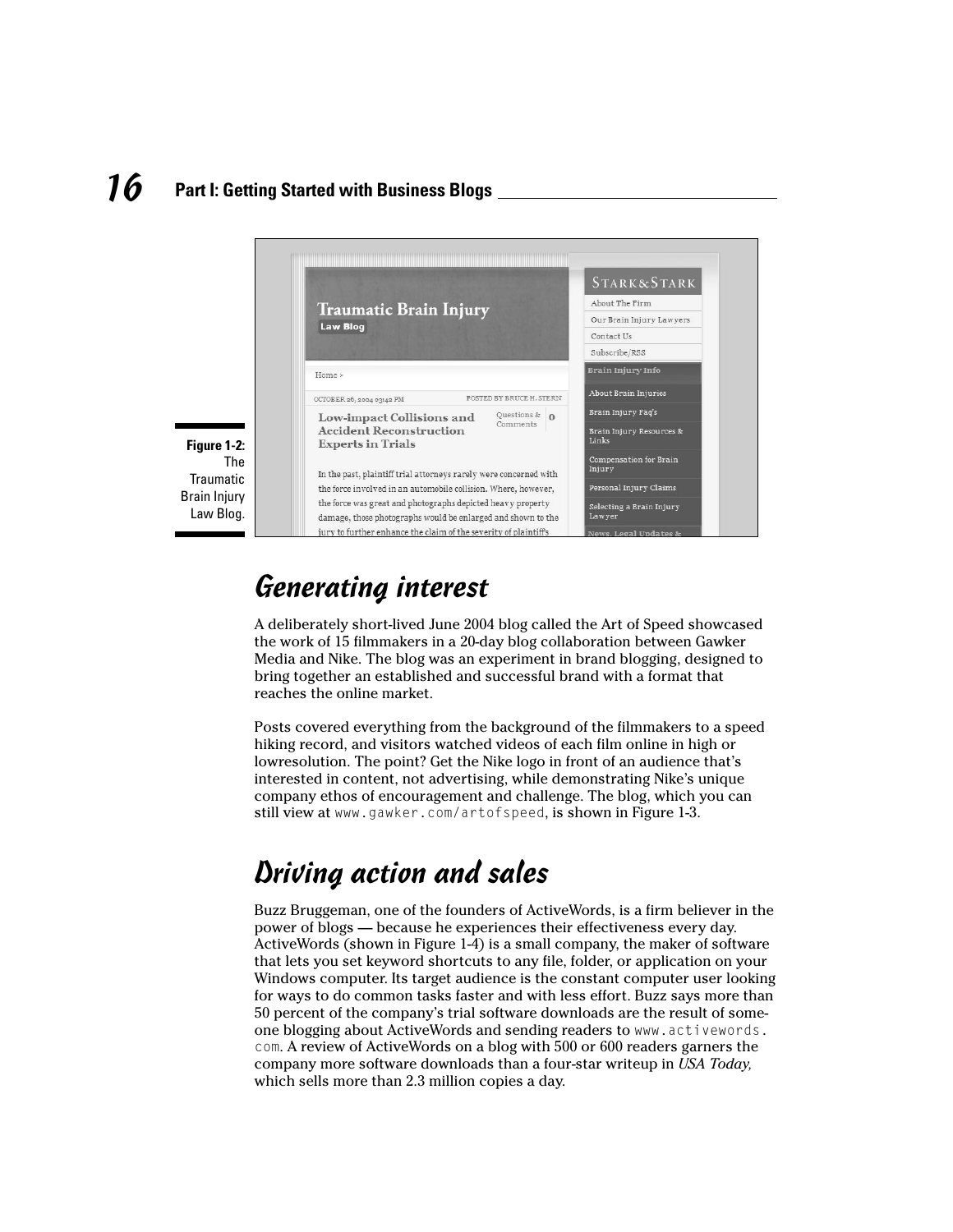

*ActiveWords – US* ™

"In The ClueTrain Manifesto, Doc Searls [and co-authors] writes that 'markets are conversations,'" Bruggeman says. "I say products are also conversations. And if markets and products are conversations, blogs are a terrific way to have that conversation with people."

Part of why ActiveWords has been covered so well is because Bruggeman himself has a blog at buzzmodo.typepad.com/buzzmodo. "I want people to see that behind ActiveWords there are real people with real ideas trying to solve real problems, who will engage in a real conversation, respond, and react," he says.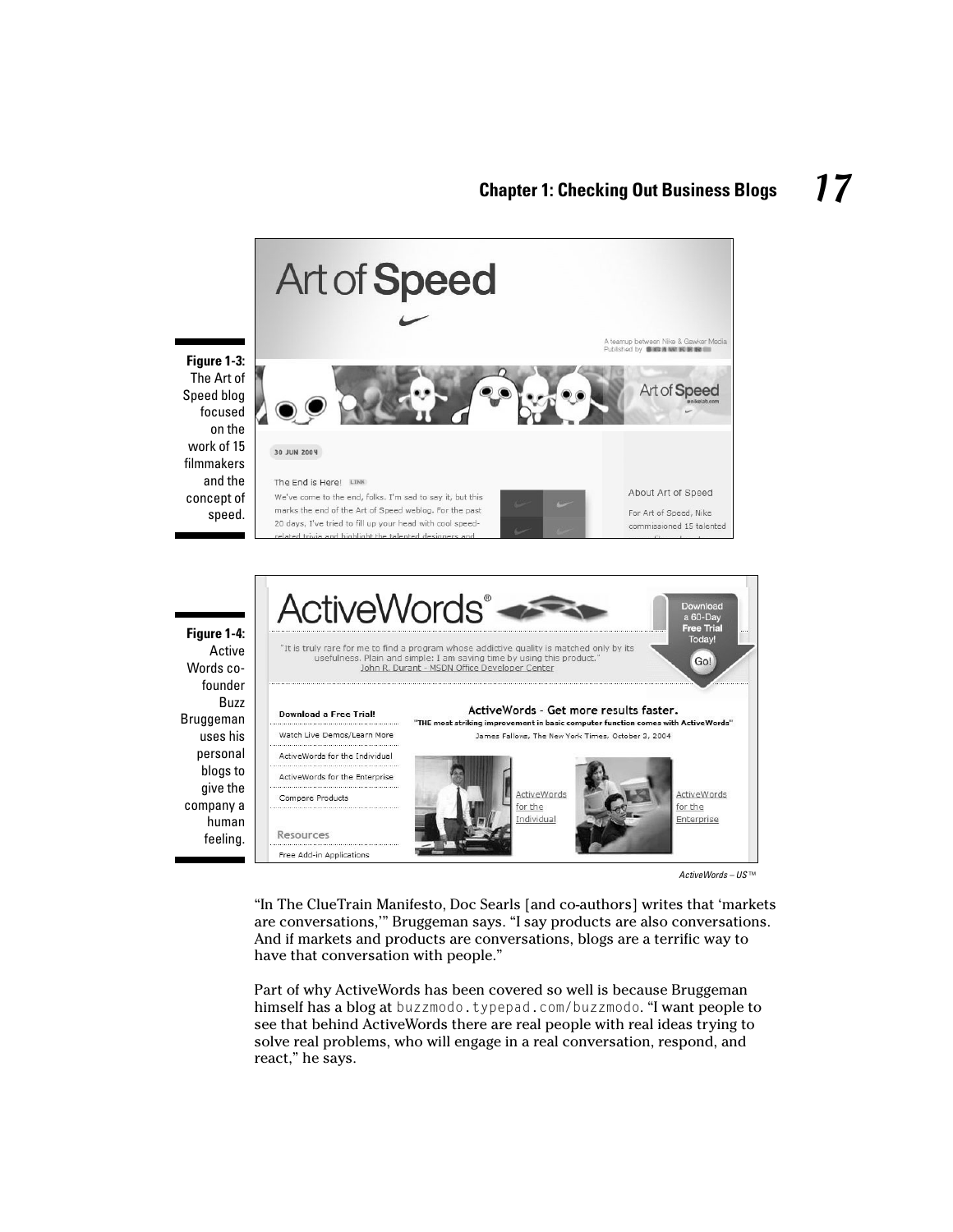# Fixing what's broke

Thanks to years of monopolistic business practices, Microsoft's reputation in the marketplace has been, shall we say, not the brightest. (A search on Google for the phrase "more evil than Satan" used to return the Microsoft home page. See en.wikipedia.org/wiki/Googlebomb.) That feeling has deep roots in much of the technical community, the very group Microsoft relies upon to buy and use its products.

In 2000, Robert Scoble started a blog whose focus was on Microsoft technology. Scoble's smart technical writing attracted a large and dedicated following. Some of the folks at Microsoft admired Scoble's open, honest style so much that the company hired him. He is now a technical evangelist for the company.

Scoble walks a fine line between promoting Microsoft products and being a real resource for technical information, often going so far as to gently criticize what Microsoft is doing. He never hesitates to acknowledge a better competing technology, and he says this straight-shooting attitude has earned him respect in the blogosphere and within the company. Though he is not a spokesperson for the company, Microsoft does not edit his blog.

The overall openness of what Scoble is doing and Microsoft's demonstration of noninterference and trust that Scoble won't misstep have gone a long way toward changing the attitudes of many tech folks — and that's good news for Microsoft. The company has established a culture of blogging and actively encourages its employees to contribute to the knowledge marketplace. The Scobleizer is at scoble.weblogs.com and is shown in Figure 1-5.

|                                                                                                                                                                                                                                             | Scobleizer                                                    |
|---------------------------------------------------------------------------------------------------------------------------------------------------------------------------------------------------------------------------------------------|---------------------------------------------------------------|
| Tuesday, October 26, 2004                                                                                                                                                                                                                   |                                                               |
| More excuses from bosses who forbid blogging<br>Does your company ban blogs? How about because of a "no stars" policy?                                                                                                                      | October 2004<br>Sun Mon Tue Wed Thu Fri Sat<br>1 <sup>2</sup> |
| A friend told me his boss discouraged blogging because he didn't want to see<br>any stars born. Business is a team sport, this guy told me his boss said, and<br>his boss didn't want one person to get credit in public for other people's | 26 27 28 29 30<br>31                                          |
| work.                                                                                                                                                                                                                                       | Sep Nov                                                       |
| I answered back "then have more than one person blog." Sorta like how the<br>IE team has several members blogging.                                                                                                                          | Blogroll<br>(On Bloglines)                                    |
| I think we should start a Wiki of "excuses my boss gave me of why he doesn't<br>like blogs."                                                                                                                                                | Photoblog<br>(On TextAmerica)                                 |

**Figure 1-5: Scobleizer** has helped changed Microsoft's image among technophiles.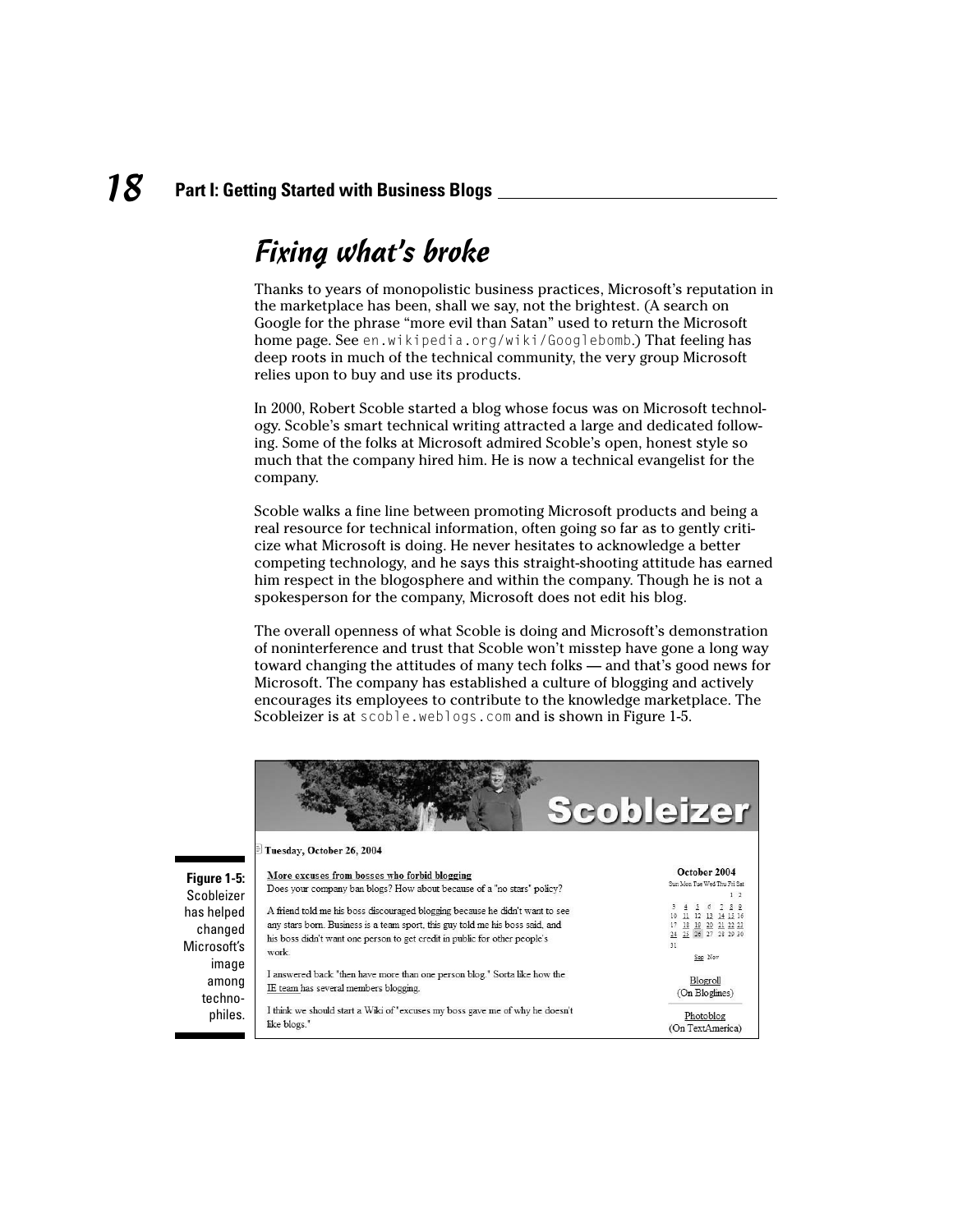#### Using internal collaboration, project management, and communication

Entertainment industry magazine *Variety* uses an internal blog to keep staff informed of screenings, position changes, and the competition. The Have You Heard blog is just that — a clearinghouse for "around the water cooler" information sharing. Former Web site editor Travis Smith started the blog as an answer to the common office complaint that employees had no way to keep current on everything happening in the company.

The blog was a moderate success within the main newsroom but got rave reviews from employees in *Variety*'s far-flung offices. Have You Heard lets them experience the newsroom culture of the magazine despite the intervening geography, though they do get frustrated when the blog is used to announce that doughnuts are in the break room.

Any staff member can post to the blog or comment on other posts. Interestingly, *Variety* allows staff to post to the blog anonymously; this is not done to permit gossip, but to allow staff to make critical observations that might not ordinarily be exposed to the light of day. You can't visit the blog yourself, but you can take a peek at it in Figure 1-6.

| <b>Have You Heard</b><br>Visit the Handy Home Page: www.variety.com/handy                                                          |                                            |
|------------------------------------------------------------------------------------------------------------------------------------|--------------------------------------------|
| « Out-of-towners   Main   To boldly go »                                                                                           | RECENT<br>COMMENTS                         |
| Town hall meeting                                                                                                                  | Witz on The password is                    |
| Hear ye! Hear ye!                                                                                                                  | Witz on THR Journo admits<br>shame at last |
| For those in the LA office, this is a reminder that at 12:15pm<br>in the Hollywood Conference Room will be a meeting to discuss    | on A dangerous job                         |
| the redesign of Variety.com. It might be nice if you used the<br>opportunity to tell us what you love and like about the site. But | Shali on BF talks MGM on<br>NRC.           |
| of more use would be to take the gloves off and tell us what<br>you hate about the site. What needs to be improved? Why            | on Geek Chic                               |
| don't you read it more frequently? Please give us as much<br>criticism/feedback as you can, don't hold back.                       | Witz on PR modernizes                      |
|                                                                                                                                    | David Cohen on Plagarism                   |
| If you can't make it, or if you've already missed it, feel free to                                                                 | 101                                        |
| send me an email or stop by for a chat. Cheers!                                                                                    | on Paradigm shift                          |
| July 13, 2004 at 12:00 AM by Alex Romanelli   Permalink                                                                            | Concerned fan on We                        |

**Figure 1-6:** Entertainme

nt magazine *Variety* uses an internal blog called Have You Heard to keep staff current.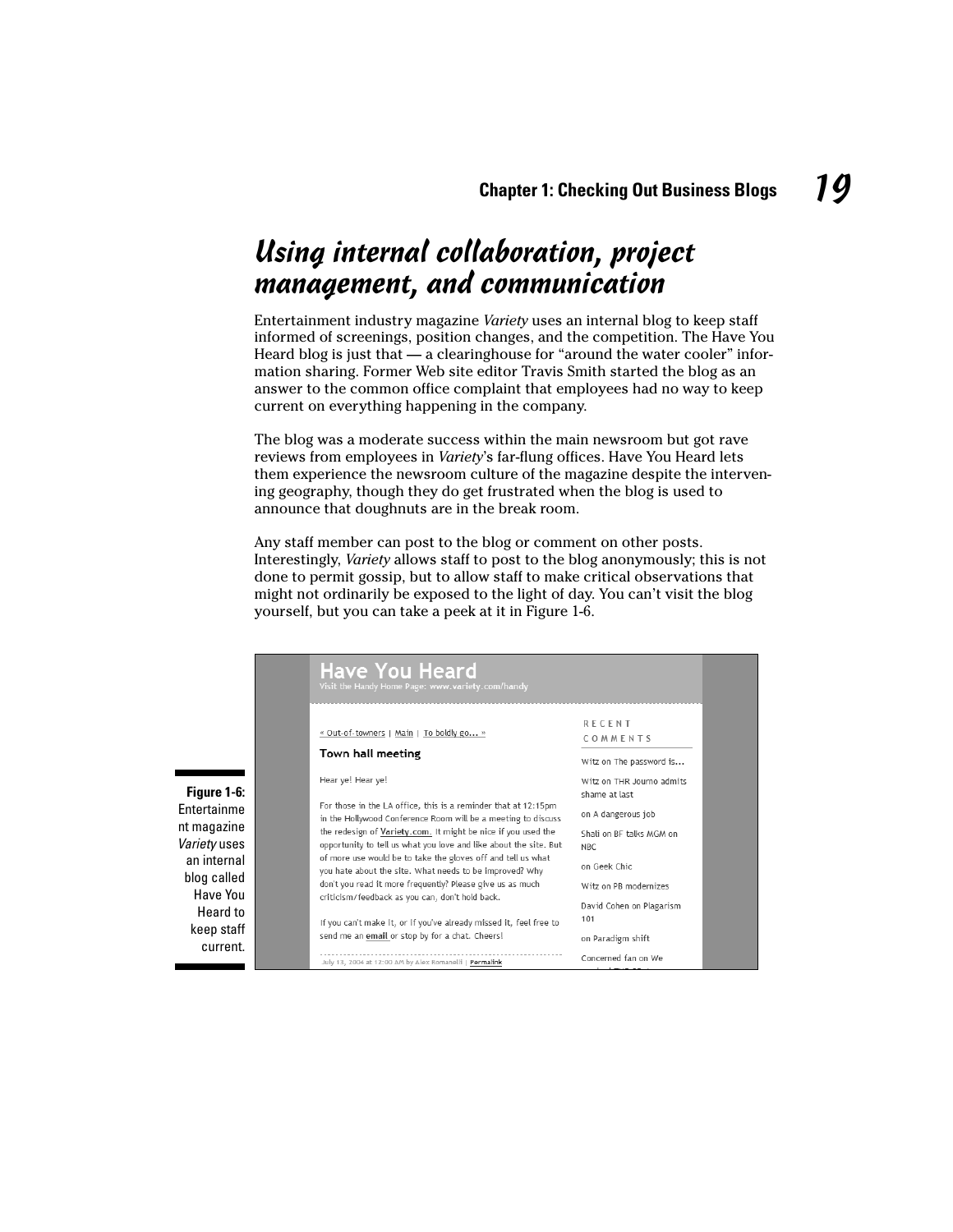# Finding Out What Makes a Good Business Blog

Many early blogs focused on technology and the ubiquitous "this-is-my-life" blog produced by teens and adults; an intermediate wave focused on news, politics, and the Iraq conflict; more recently, the hottest blogs are business blogs. Why do businesses want to participate in a medium that is commonly perceived to be the stomping ground of narcissists, egomaniacs, and children?

Your company may already have a Web site. (It doesn't? Put this book down, and get yourself a copy of *Creating Web Pages For Dummies,* 7th Edition, by Bud E. Smith and Arthur Bebak. I'll see you in three months.) You may even have some great mechanisms in place for sharing company news or handling customer support. What makes what you're already doing different from a blog? Three words: writing, updating, and dialogue.

# Writing

The biggest strength of blogs is in establishing dialogue with readers. For that dialogue to be successful, you need a blogger whose style, personality, and knowledge meet the needs of the audience.

Keeping the writing in your blog short, to –the point, and useful. You don't need to finely craft every word; in fact, levity and a casual, friendly style can serve you well.

Blog writing is all about openness, honesty, and information. Blog writing isn't formal, so keep the tone conversational and personal. A blog is not the place for business jargon or marketing propaganda.

# Posting new material often

Most blogs are organized reverse-chronologically for a reason — it's so you can't miss the latest post. The blogging format lives and dies on current information.



Current doesn't mean every couple of weeks. Current means posting often, even multiple times daily if you can swing it. Many bloggers post several times a day; most post at least a few times a week.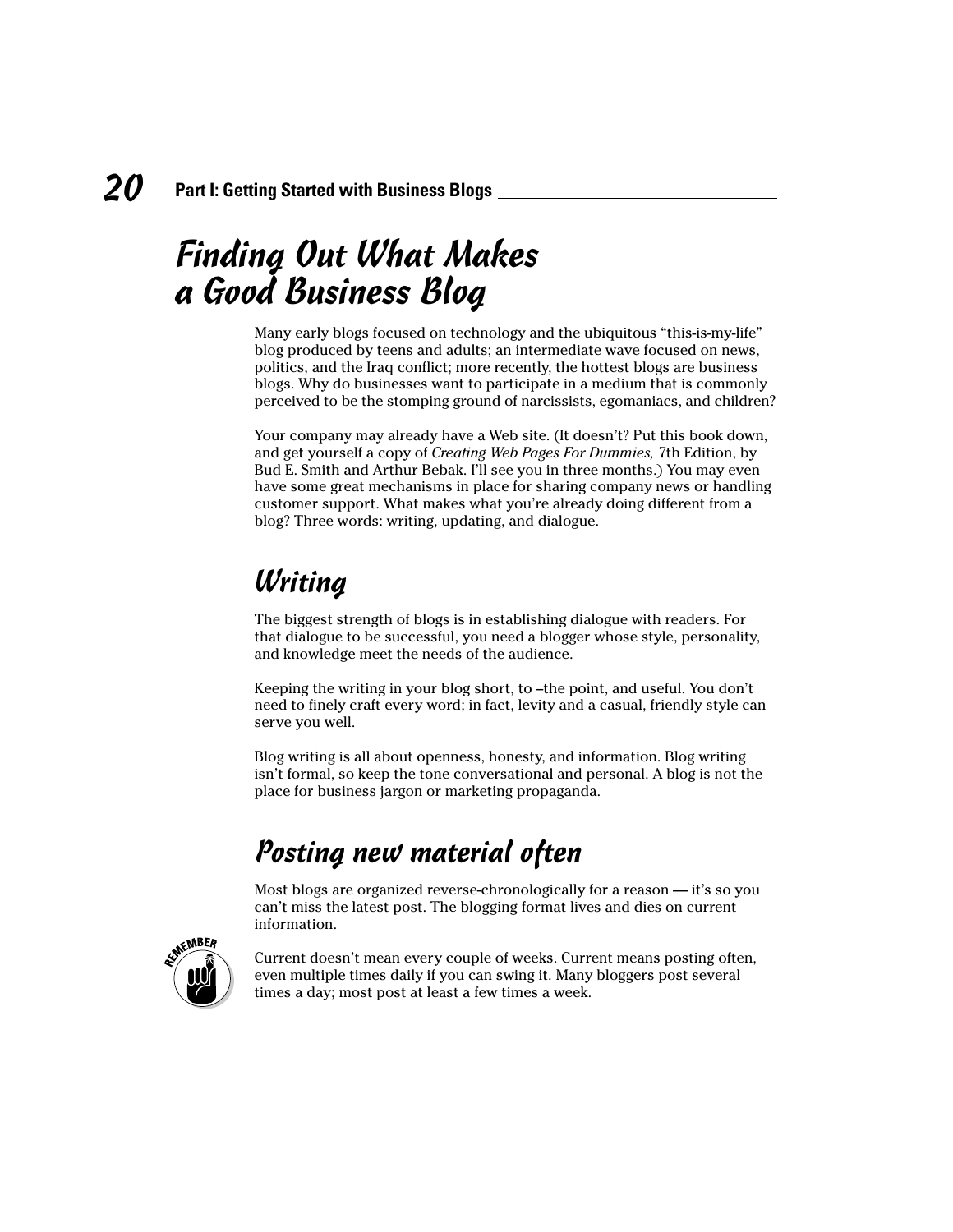Posting religiously has its benefits as well:

- Your readers return more often, because they know they're likely to find new information.
- $\blacktriangleright$  Your blog is more likely to show up more frequently in search engine results lists as well. Quantity is definitely your friend in this medium.



# Gathering feedback through dialogue

Every company can benefit from knowing what its customers want, what they like about its products and services, and what they don't like. Getting that feedback can be a nightmare, though. Focus groups are costly and time consuming, and can be conducted only in areas where you can physically locate a group of appropriate people. Surveys are also time-intensive, nothing to blink at costwise, and are hard to get people to return to.

Blogs can help you gather feedback from your customers more cheaply and faster than almost any other technique. By tracking the feedback you get on your own blog and reading what is said about you on other blogs, you always have a current picture of just how your company is doing in the public's perception.

A blog can also gather responses over time and provide a way to see changes in attitude and perception. If you are doing things right with your blog, your customers will jump at the chance to tell you what they and what they hate about your company, products, and services. These people know what they are talking about; they may even know individual products better than you do. As a Macromedia software developer told me once, although he may be developing the software, he's not a user of it.



So why not use your blog to tap into this rich vein of knowledge? Your organization can benefit at almost every level from knowing whether it's giving customers what they want. A blog is a nonthreatening, nonintrusive, and interactive way to get that information from your customers. Even better, they'll appreciate the opportunity to give it to you!

# Fitting Blogs into Your Business

I paint a pretty picture of blogs throughout this chapter, but even the most ardent fan of the format has to admit that blogging isn't always smooth sailing. Business blogs, especially, must fight the traditional culture of control and secrecy to make good use of the blogging format.

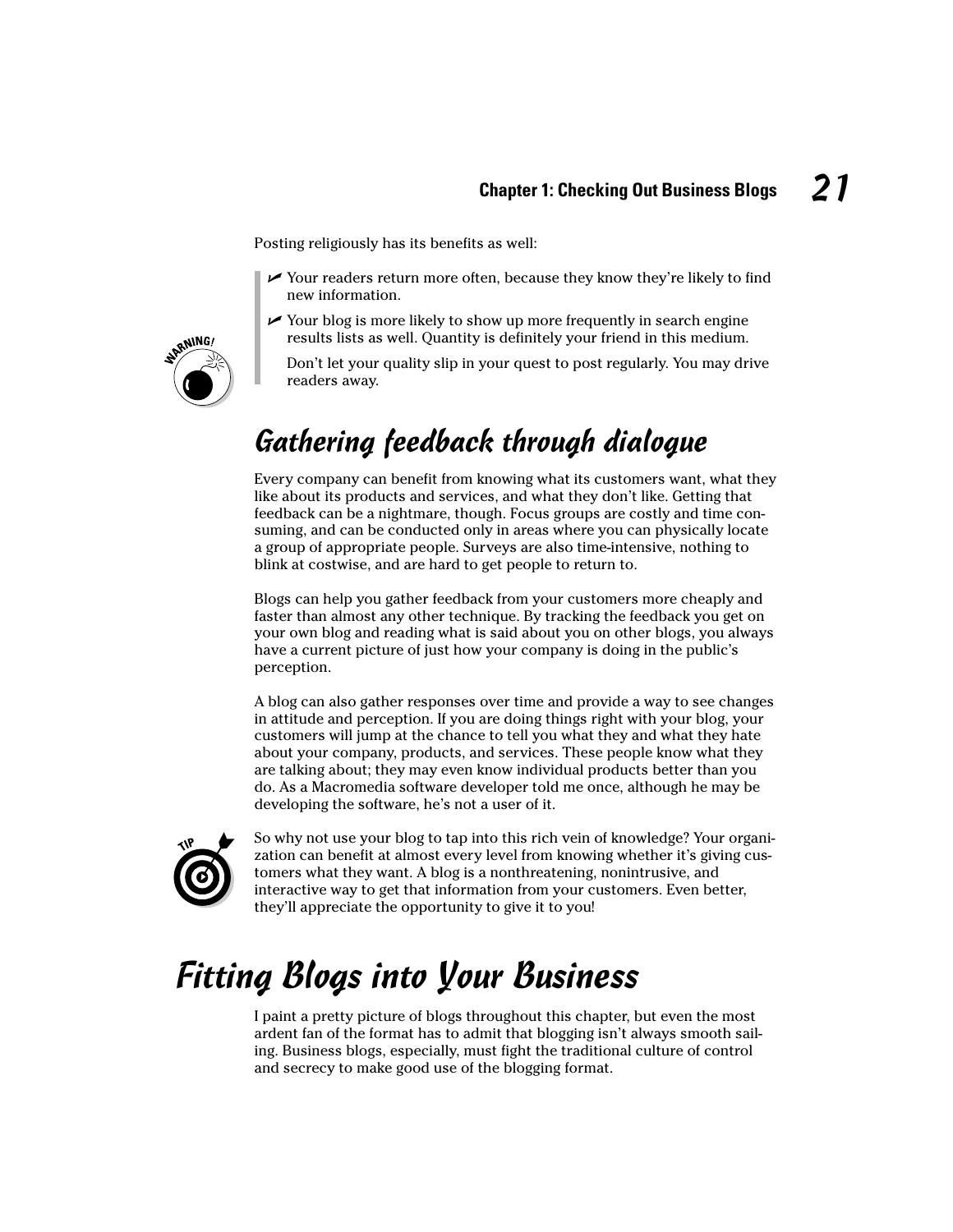Of course, you must consider the technical aspects of setting up, maintaining, and running a blog. The good news is that blogging doesn't cost you an arm and a leg in hardware and software! And finally, where go people, go legal concerns.

#### Extending corporate culture

Blogging is a great format and can be a dramatically effective tool for many businesses — but not all. The internal culture of some companies simply doesn't lend itself to the openness and honesty the blogging format requires. Does your company maintain rigid walls of secrecy between development groups? Is there a "need-to-know" attitude from upper management? Is your company equipped to handle the additional feedback from customers a blog can produce?

For some companies the answers to these questions is yes. If that's the case for your company, rethink creating a business blog. Be realistic about whether your company is one that suits the blogging format before you jump in, because if you try to hide from customers, even just by spinning information, they won't react well. You're likely to get negative attention and criticism from the blogosphere that can turn into something ugly. Many bloggers are muckrakers who are looking for scandals to expose, especially in business and politics. They pay attention to other blogs because they are fans of the format and they don't take kindly to manipulation of it.

# Finding a good blogger

A blogger is your company's Web interface with the public, someone who represents you to readers, conveys new information, makes amends for company mistakes, and generally makes the company more approachable and friendly. Your blogger may serve the role of ombudsman, translating customer needs to the company and rephrasing company positions for the public. Or your blogger might serve a more traditional marketing purpose by letting people know about upcoming events, changes in structure, new ventures, and so on. If your blogger manages this task with humor and flair, this normally dry task becomes a way to establish rapport.

What this really means is that a traditional marketing person is almost definitely not who should be writing your blog. Ideally, it's the company's CEO or someone within the company with real knowledge and expertise who can speak with authority and answer specific questions — maybe even a technician or an engineer.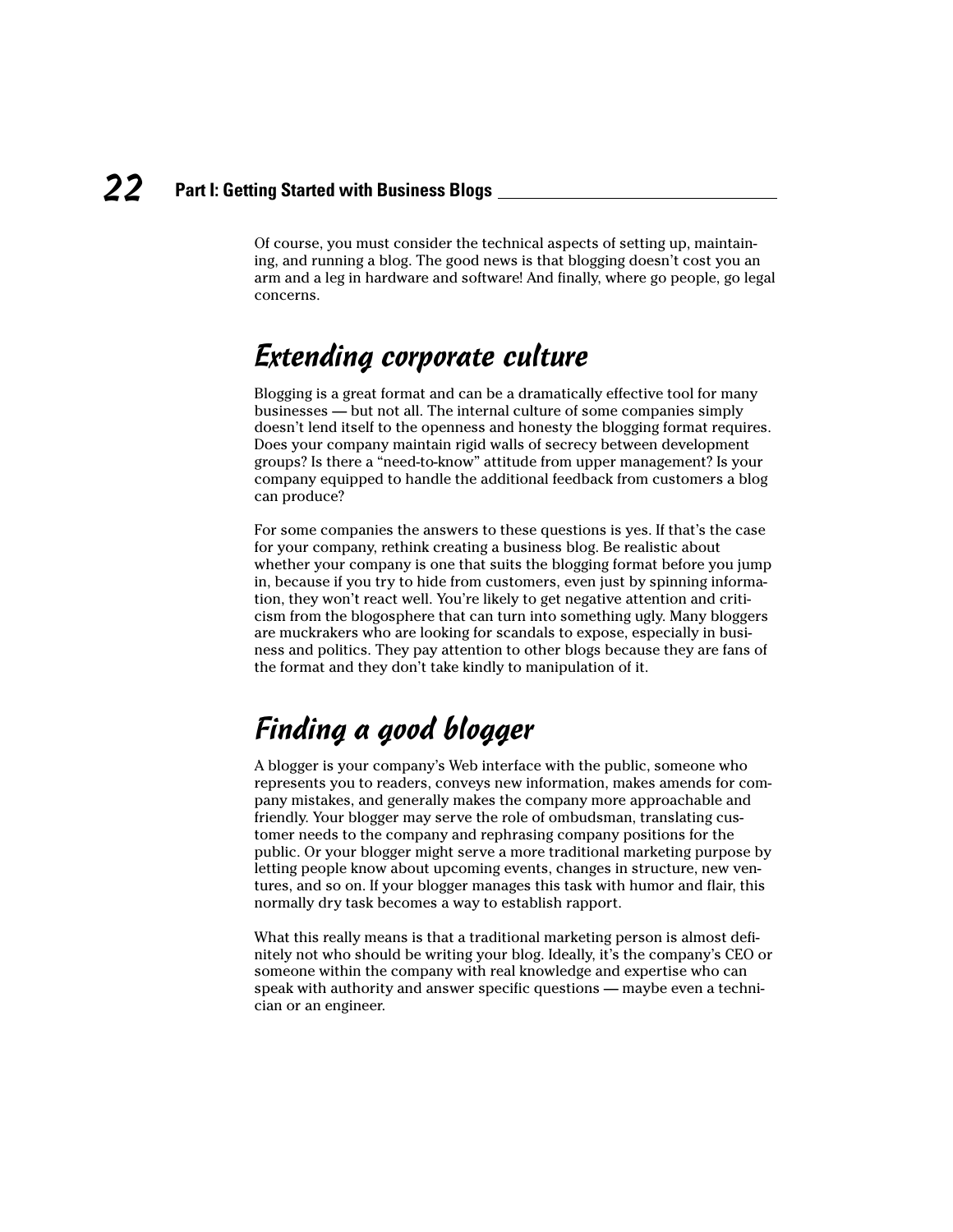If the blog is designed to help people use your service or just better understand it, you might be looking for someone who normally handles customer support or someone who is involved in the day-to-day maintenance of the system. In almost every case, you're looking for a blogger whose everyday job is "doing" rather than managing or communicating. Wouldn't you love to have a direct line of communication with someone influential at say, your phone company, rather than talking to a customer service person with no real authority and who perhaps is only peripherally connected to the company?

See Chapter 10 for more information on selecting a good blogger for your company.

#### Controlling the message

One of the scariest aspects of starting a company blog can be the lack of control over the final message. Even at companies where a blogger's entries are edited before they're posted, the resulting presentation is much more informal than the communication most companies have with the public. This informality is what makes the medium so appealing to readers, so don't succumb to the conservative voice in your head that's thinking, "Well, I'll just run these posts through a blogging committee with a representative from sales, legal, and marketing before I put them online." Nothing kills the spontaneity and genuine feel of a blog faster than giving editing power to a committee.

Use a light hand when editing comments on your blog. Edit for factual accuracy, spelling, and style consistency, but leave in the color that gives your blogger a unique voice and that conveys his or her enthusiasm. Having concerns about propriety of the content is natural, so work with your blogger to establish a set of guidelines for what kinds of material are acceptable for the blog. Take care, also, in choosing your blogger in the first place. If you can't trust the person writing the blog, there's little point in creating it in the first place.

Some companies have even posted their policies online to make it clear to the public that the blogger is speaking on behalf of the company but is not its spokesperson. The home page of Robert Scoble's blog for example, makes clear he is expressing personal, not Microsoft opinions, with a little legalspeak thrown in for good measure: "Robert Scoble works at Microsoft (title: technical evangelist). Everything here, though, is his personal opinion and is not read or approved before it is posted. No warranties or other guarantees will be offered as to the quality of the opinions or anything else offered here."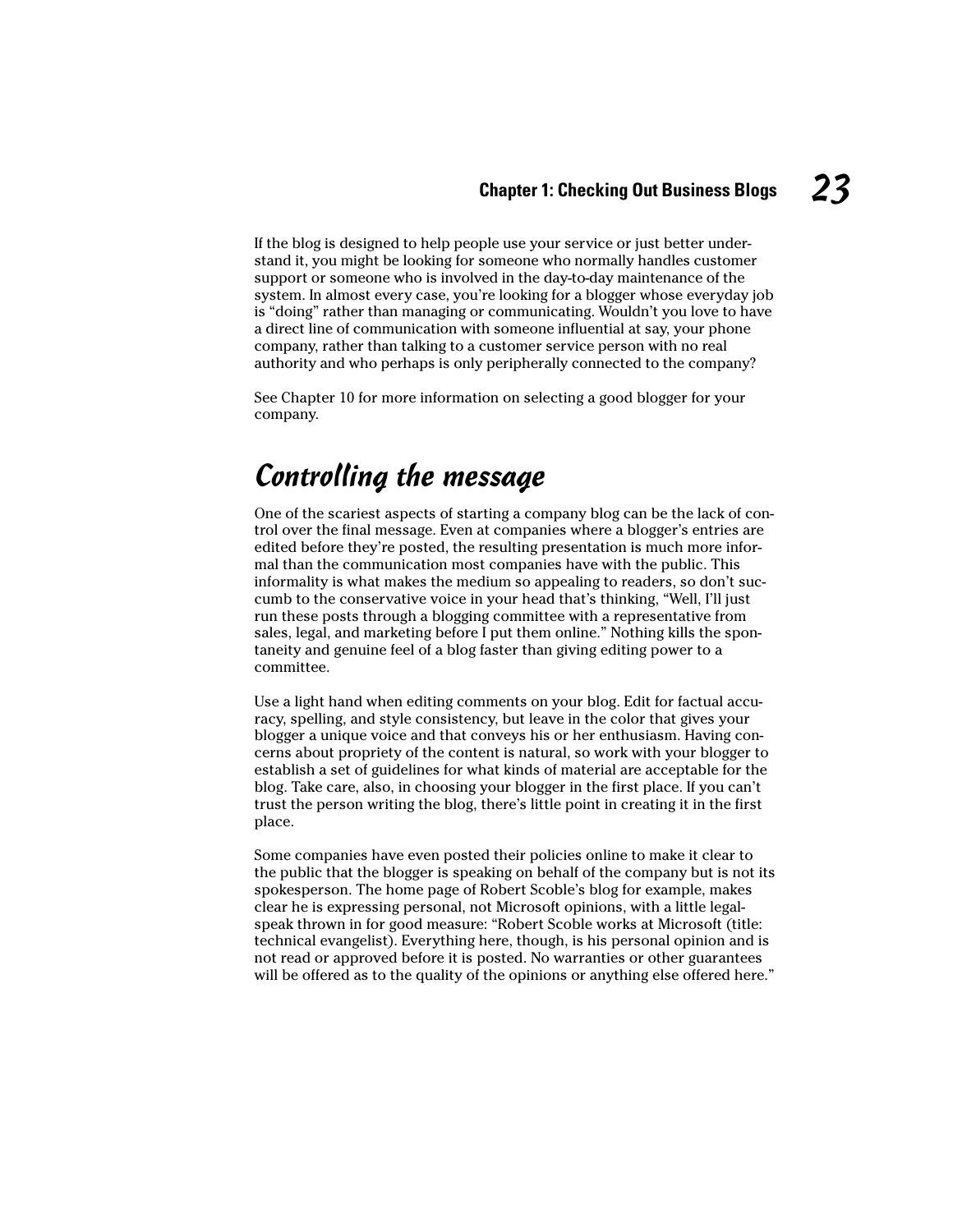# Dealing with technical concerns

Blogs can be both incredibly easy and quite complex to set up, depending on the software and functionality you use. If you can arrange it, your best bet is to have a programmer or technical person assist you, especially during the setup phase. You may also need the assistance of a graphic designer. Your blog needs to reflect the nature of your business, and few businesses can get away with amateurish or sloppy design, even if the writing is outstanding.

Neither of these things is necessarily a stumbling block, and in fact, if you are willing to accept a few limitations, you may be able to go from zero to blog in about five minutes — and without technical help. In Chapter 4, I go over how to make the decision between an easy, quick blog software package to a more complex, more flexible solution.

Keep in mind that a really successful blog can pull in loads of traffic. Therefore, your Web servers can take a beating, so you need quite a bit of bandwidth to meet the demand. If your company gets to a level of success where this becomes an issue — congratulations! The corresponding level of readership, interaction, and publicity that comes with this problem probably makes it all worthwhile.

# Handling legal issues

The blogosphere is riddled with stories of employees who lost their jobs because of what they were posting on their personal blogs — though the actual numbers are not that high, the shocking stories were passed quickly via, what else, blog posts. In the early days of the Web, a company's employees were typically more Web-savvy than its management and felt safe in posting what was obviously inappropriate material about fellow employees, business plans, and even customers. The original personal focus of blogs, and the perception that they were written for family and friends, blinded some bloggers to the fact that a simple Web search could uncover what they posted. Heartache, loss of valuable employees, and lawsuits were often the result. Why does this concern you as you consider starting a business blog?

Be aware that starting a company blog will send a message to your staff that blogging is acceptable, even encouraged. This is no reason to be scared away from creating a blog. However, it does mean that you may want to consider establishing some blogging guidelines or at least letting employees know what kinds of business information need to stay in the office.